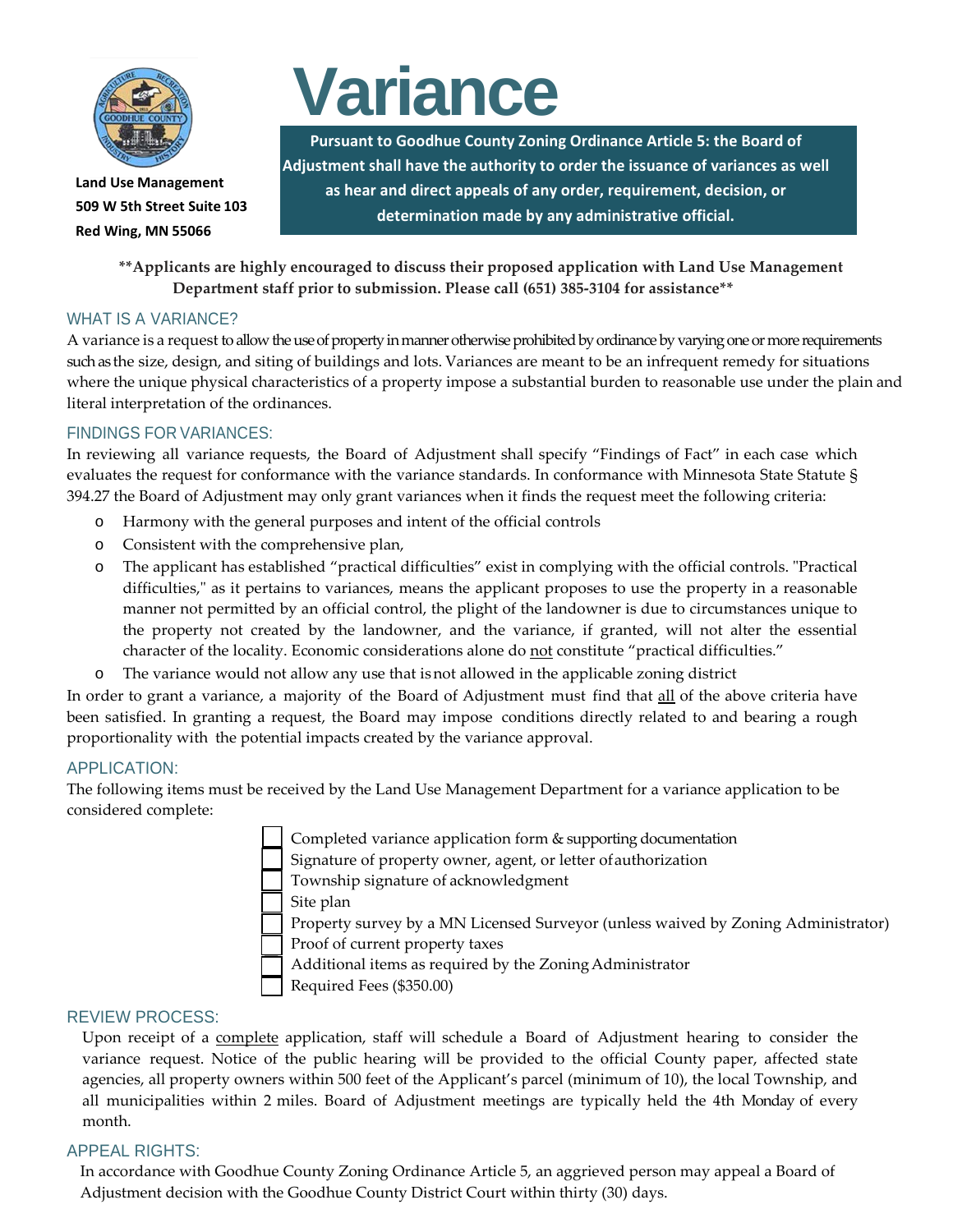# APPLICATION FOR **Variance**

**For Staff Use only**

VARIANCE NUMBER:

\$350 RECEIPT# DATE

| SITE ADDRESS, CITY, AND STATE                                                                                                                                                                            |                        |                      |                                                    |            |                                       | ZIP CODE:   |          |
|----------------------------------------------------------------------------------------------------------------------------------------------------------------------------------------------------------|------------------------|----------------------|----------------------------------------------------|------------|---------------------------------------|-------------|----------|
|                                                                                                                                                                                                          |                        |                      |                                                    |            |                                       |             |          |
| LEGALDESCRIPTION:                                                                                                                                                                                        |                        |                      |                                                    |            |                                       |             |          |
| Attached <sup></sup>                                                                                                                                                                                     |                        |                      |                                                    |            |                                       |             |          |
| PID#:                                                                                                                                                                                                    | ZONING DISTRICT        | LOT AREA (SF/ACRES): | LOT DIMENSIONS:                                    |            | STRUCTURE DIMENSIONS (if applicable): |             |          |
|                                                                                                                                                                                                          |                        |                      |                                                    |            |                                       |             |          |
| APPLICANT OR AUTHORIZED AGENT'S NAME                                                                                                                                                                     |                        |                      |                                                    |            |                                       |             |          |
|                                                                                                                                                                                                          |                        |                      |                                                    |            |                                       |             |          |
| APPLICANT'S ADDRESS:                                                                                                                                                                                     |                        |                      | TELEPHONE:                                         |            |                                       |             |          |
|                                                                                                                                                                                                          |                        |                      |                                                    |            |                                       |             |          |
|                                                                                                                                                                                                          |                        |                      |                                                    | EMAIL:     |                                       |             |          |
|                                                                                                                                                                                                          |                        |                      |                                                    |            |                                       |             |          |
|                                                                                                                                                                                                          |                        |                      |                                                    |            |                                       |             |          |
| PROPERTY OWNER'S NAME::                                                                                                                                                                                  |                        |                      |                                                    |            |                                       |             |          |
| Same as Above $\Box$                                                                                                                                                                                     |                        |                      |                                                    |            |                                       |             |          |
| PROPERTY OWNER'S ADDRESS:                                                                                                                                                                                |                        |                      |                                                    | TELEPHONE: |                                       |             |          |
|                                                                                                                                                                                                          |                        |                      |                                                    |            |                                       |             |          |
|                                                                                                                                                                                                          |                        |                      |                                                    | EMAIL:     |                                       |             |          |
|                                                                                                                                                                                                          |                        |                      |                                                    |            |                                       |             |          |
| CONTACT FOR PROJECT INFORMATION:                                                                                                                                                                         |                        |                      |                                                    |            |                                       |             |          |
| Same as Above                                                                                                                                                                                            |                        |                      |                                                    |            |                                       |             |          |
| ADDRESS:                                                                                                                                                                                                 |                        |                      |                                                    | TELEPHONE: |                                       |             |          |
|                                                                                                                                                                                                          |                        |                      |                                                    |            |                                       |             |          |
|                                                                                                                                                                                                          |                        |                      |                                                    | EMAIL:     |                                       |             |          |
|                                                                                                                                                                                                          |                        |                      |                                                    |            |                                       |             |          |
|                                                                                                                                                                                                          |                        |                      |                                                    |            |                                       |             |          |
|                                                                                                                                                                                                          |                        |                      | <b>CURRENT OR PREVIOUS USE:</b>                    |            |                                       |             |          |
| VARIANCE REQUESTED TO: (check all that apply)                                                                                                                                                            |                        |                      |                                                    |            |                                       |             |          |
| Road Right-Of-Way Setbacks                                                                                                                                                                               | □% Lot Coverage        |                      | PROPOSED USE:                                      |            |                                       |             |          |
| <b>Property Line Setbacks</b>                                                                                                                                                                            | <b>Bluff Setbacks</b>  |                      |                                                    |            |                                       |             |          |
|                                                                                                                                                                                                          |                        |                      | <b>BUILDING APPLICATION PERMIT NO.: (if filed)</b> |            |                                       | DATE FILED: |          |
| Height Limits                                                                                                                                                                                            | Shoreland Setbacks     |                      |                                                    |            |                                       |             |          |
| □Lot Width &/or Area                                                                                                                                                                                     | $\Box$ Other (specify) |                      |                                                    |            |                                       |             |          |
|                                                                                                                                                                                                          |                        |                      |                                                    |            |                                       |             |          |
| Subdivision Regulations                                                                                                                                                                                  |                        |                      |                                                    |            |                                       |             |          |
|                                                                                                                                                                                                          |                        |                      |                                                    |            |                                       |             |          |
| TOWNSHIP SIGNATURE:                                                                                                                                                                                      |                        |                      |                                                    |            |                                       |             |          |
| By signing this form, the Township acknowledges they are aware of the Applicant's variance request.<br>In no way does signing this application indicate the Township's position on the variance request. |                        |                      |                                                    |            |                                       |             | Attached |
| TOWNSHIP OFFICAL'S SIGNATURE                                                                                                                                                                             |                        |                      | TOWNSHIP OFFICAL'S PRINTED NAME AND TITLE          |            |                                       | <b>DATE</b> |          |
|                                                                                                                                                                                                          |                        |                      |                                                    |            |                                       |             |          |
| By signing below, the applicant acknowledges:                                                                                                                                                            |                        |                      |                                                    |            |                                       |             |          |
| 1. The undersigned is the owner or authorized agent of the owner of this property.                                                                                                                       |                        |                      |                                                    |            |                                       |             |          |
| 2. The information presented is true and correct to the best of my knowledge.                                                                                                                            |                        |                      |                                                    |            |                                       |             |          |
| 3. If I am unable to be present at the hearing where my request is acted upon, I agree to accept the Notice of Decision via mail.                                                                        |                        |                      |                                                    |            |                                       |             |          |

4. Additional information or applications may be required

Applicant's Signature: Date:

Print name: <u>contract a contract a contract a contract a contract a contract a contract a contract a contract a contract a contract a contract a contract a contract a contract a contract a contract a contract a contract a </u>